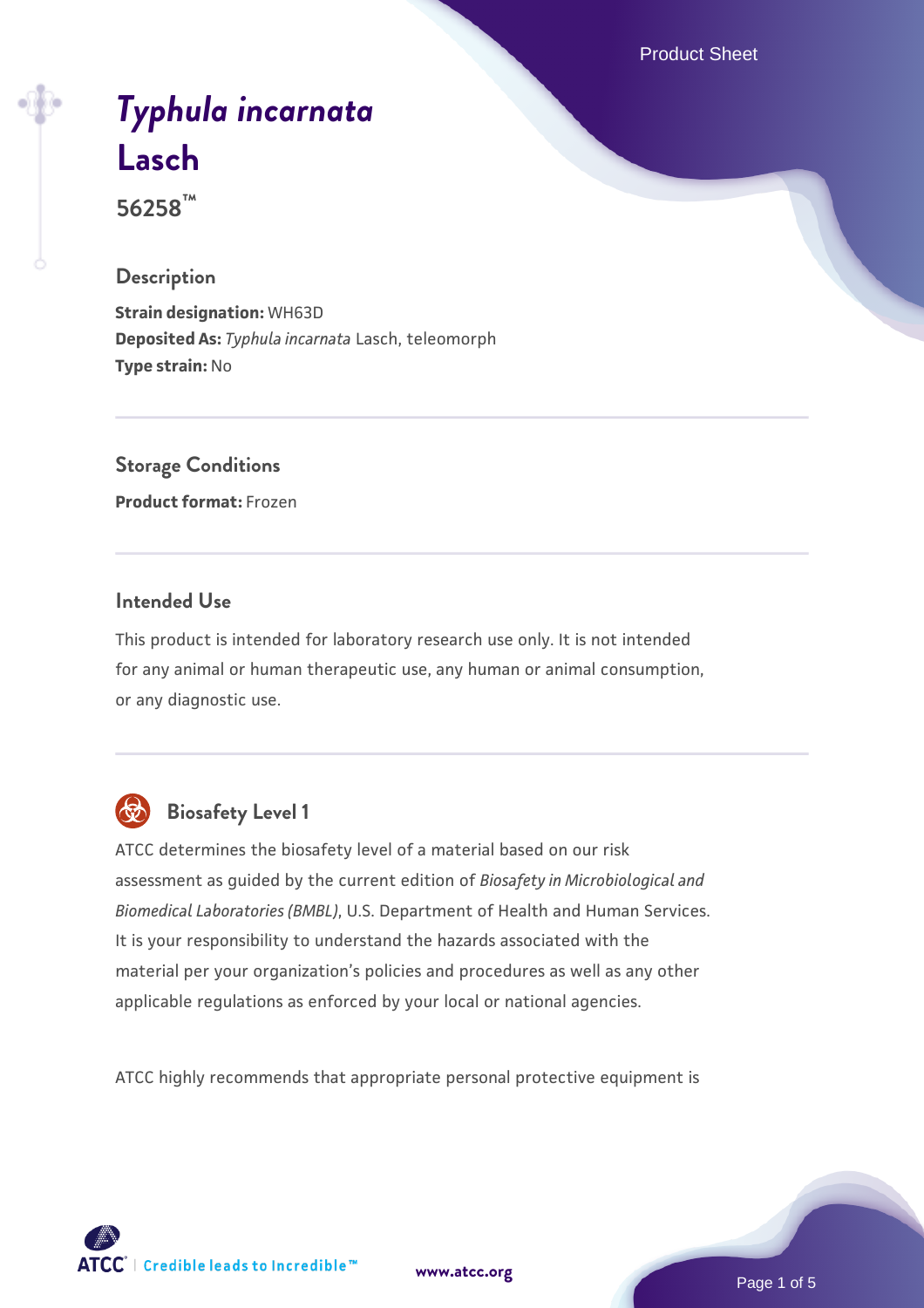always used when handling vials. For cultures that require storage in liquid nitrogen, it is important to note that some vials may leak when submersed in liquid nitrogen and will slowly fill with liquid nitrogen. Upon thawing, the conversion of the liquid nitrogen back to its gas phase may result in the vial exploding or blowing off its cap with dangerous force creating flying debris. Unless necessary, ATCC recommends that these cultures be stored in the vapor phase of liquid nitrogen rather than submersed in liquid nitrogen.

# **Certificate of Analysis**

For batch-specific test results, refer to the applicable certificate of analysis that can be found at www.atcc.org.

## **Growth Conditions**

**Medium:**  [ATCC Medium 336: Potato dextrose agar \(PDA\)](https://www.atcc.org/-/media/product-assets/documents/microbial-media-formulations/3/3/6/atcc-medium-336.pdf?rev=d9160ad44d934cd8b65175461abbf3b9) **Temperature:** 10°C

#### **Material Citation**

If use of this material results in a scientific publication, please cite the material in the following manner: *Typhula incarnata* Lasch (ATCC 56258)

#### **References**

References and other information relating to this material are available at



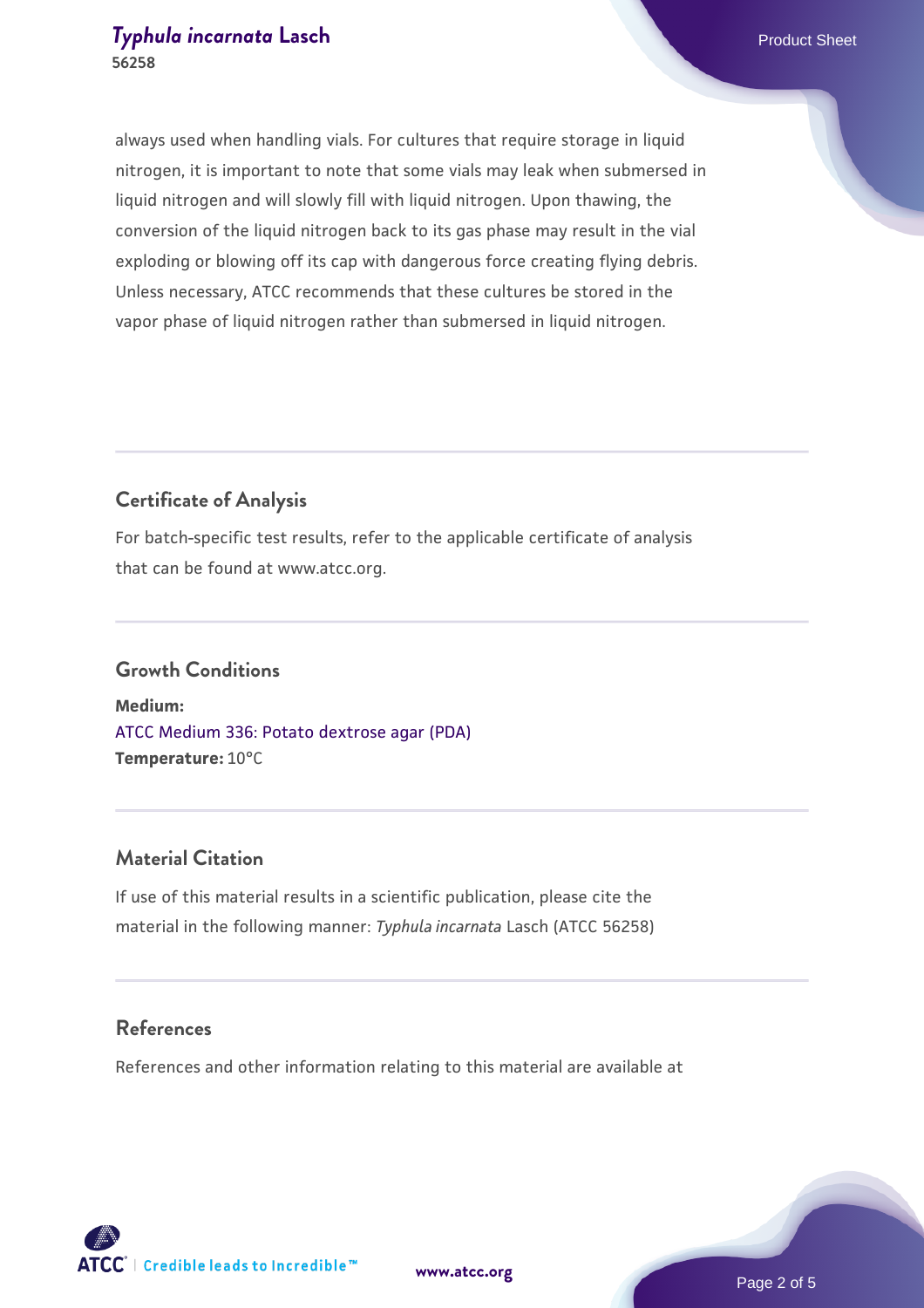www.atcc.org.

#### **Warranty**

The product is provided 'AS IS' and the viability of ATCC® products is warranted for 30 days from the date of shipment, provided that the customer has stored and handled the product according to the information included on the product information sheet, website, and Certificate of Analysis. For living cultures, ATCC lists the media formulation and reagents that have been found to be effective for the product. While other unspecified media and reagents may also produce satisfactory results, a change in the ATCC and/or depositor-recommended protocols may affect the recovery, growth, and/or function of the product. If an alternative medium formulation or reagent is used, the ATCC warranty for viability is no longer valid. Except as expressly set forth herein, no other warranties of any kind are provided, express or implied, including, but not limited to, any implied warranties of merchantability, fitness for a particular purpose, manufacture according to cGMP standards, typicality, safety, accuracy, and/or noninfringement.

#### **Disclaimers**

This product is intended for laboratory research use only. It is not intended for any animal or human therapeutic use, any human or animal consumption, or any diagnostic use. Any proposed commercial use is prohibited without a license from ATCC.

While ATCC uses reasonable efforts to include accurate and up-to-date information on this product sheet, ATCC makes no warranties or representations as to its accuracy. Citations from scientific literature and patents are provided for informational purposes only. ATCC does not warrant that such information has been confirmed to be accurate or complete and



**[www.atcc.org](http://www.atcc.org)**

Page 3 of 5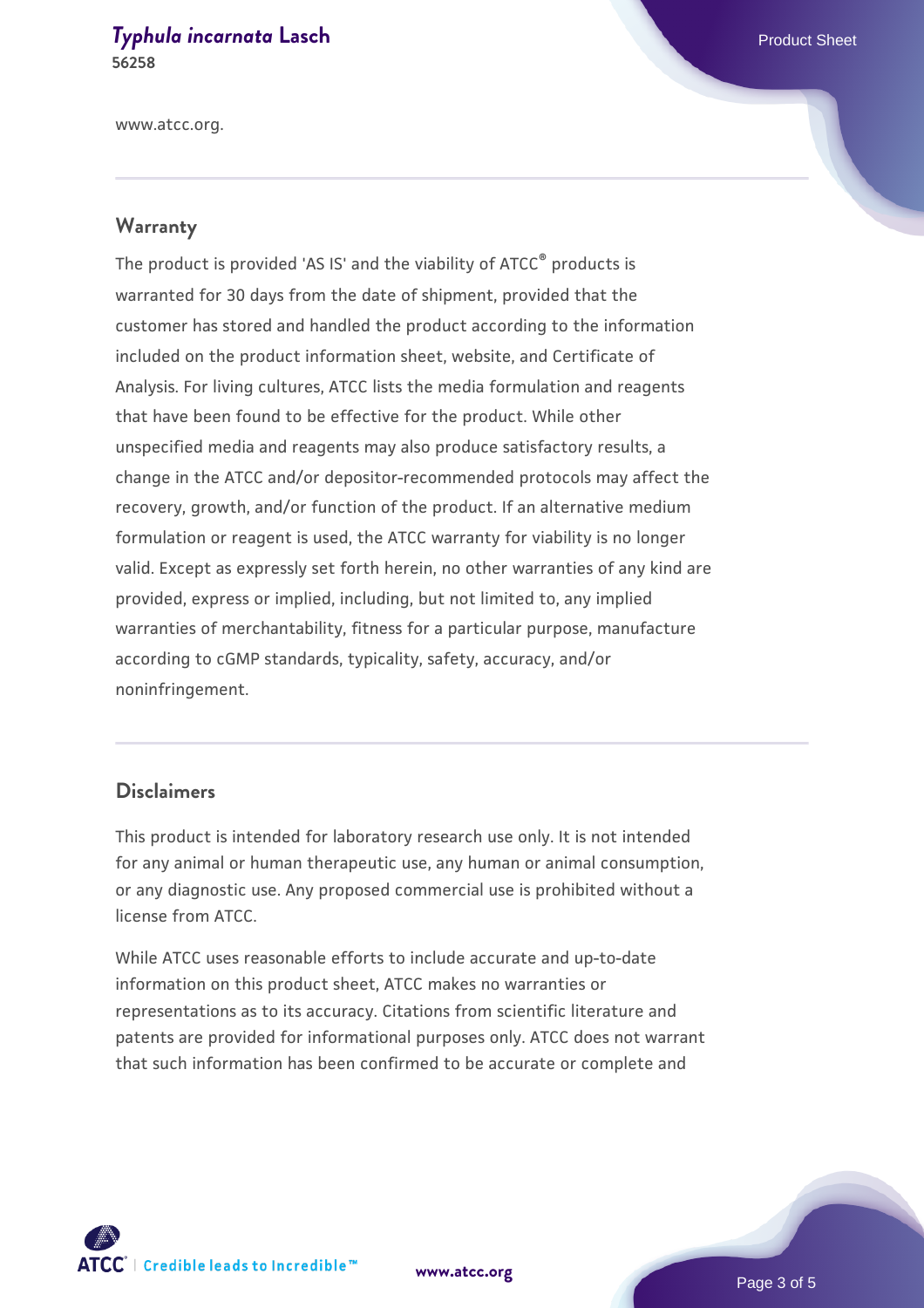the customer bears the sole responsibility of confirming the accuracy and completeness of any such information.

This product is sent on the condition that the customer is responsible for and assumes all risk and responsibility in connection with the receipt, handling, storage, disposal, and use of the ATCC product including without limitation taking all appropriate safety and handling precautions to minimize health or environmental risk. As a condition of receiving the material, the customer agrees that any activity undertaken with the ATCC product and any progeny or modifications will be conducted in compliance with all applicable laws, regulations, and guidelines. This product is provided 'AS IS' with no representations or warranties whatsoever except as expressly set forth herein and in no event shall ATCC, its parents, subsidiaries, directors, officers, agents, employees, assigns, successors, and affiliates be liable for indirect, special, incidental, or consequential damages of any kind in connection with or arising out of the customer's use of the product. While reasonable effort is made to ensure authenticity and reliability of materials on deposit, ATCC is not liable for damages arising from the misidentification or misrepresentation of such materials.

Please see the material transfer agreement (MTA) for further details regarding the use of this product. The MTA is available at www.atcc.org.

#### **Copyright and Trademark Information**

© ATCC 2021. All rights reserved. ATCC is a registered trademark of the American Type Culture Collection.

#### **Revision**

This information on this document was last updated on 2021-05-19

### **Contact Information**